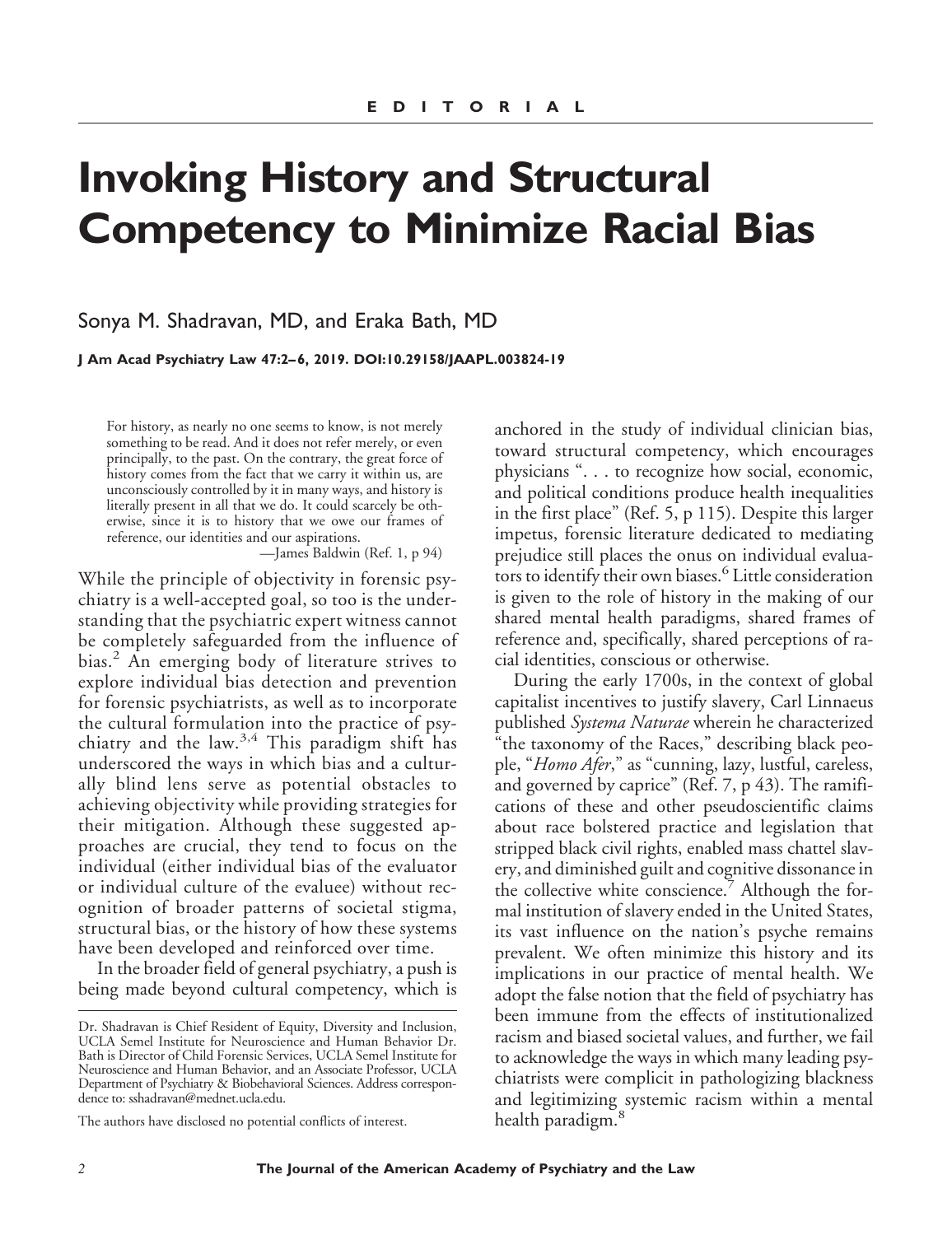#### **Shadravan and Bath**

Griffith underscores the limitations of an ethics framework for forensic psychiatry, wherein the cultural and historical context is gutted from the debate, or in which the inherent fairness of the justice system for all people is taken for granted. He stresses the importance of considering historical context: "I adhere to the precepts [of truth telling and respect for persons] but argue that they must be cast in a framework that is illuminated by the political reality of the dominant/nondominant group interaction in the United States"(Ref. 9, p 181).

In this article we employ a historic lens to examine psychiatry's early role in the creation of scientific racism and the ways in which societal context informs diagnostic and assessment frameworks. Finally, we explore examples of persistent parallels in racial disparities within modern forensic psychiatry. In this process, we move beyond myopic paradigms of interpersonal and explicit racism to exemplify how racism has become embedded in habits, policies, and practices in forensic psychiatry. In turn, we suggest that individual attempts by evaluators to understand and mitigate their own biases and racialized tendencies will be to little avail unless contextualized within a broader historical framework. This approach, we argue, is in alignment with the promotion of structural competency within our field.

## **Early Psychiatry and the Making of Race**

Dr. Benjamin Rush, the "father of American Psychiatry" (1745–1813) and author of the first printed psychiatric textbook in the United States,<sup>10</sup> created the diagnosis "Negritude," a "disorder" that he described as much like leprosy (Ref. 11, pp  $4-8$ ). The reported cure of "Negritude" was to become white.<sup>11</sup> Dr. Samuel Cartwright described the illness "Drapetomania," a disorder that caused enslaved peoples to want to run away.<sup>12</sup> Additionally, Cartwright depicted "Dysaethesia aethiopica," a form of mental illness peculiar to black people causing "rascality" (having traits of a "rascal" or an unprincipled, dishonest person), thought to be remedied by whipping or with internment in "work camps."<sup>11</sup> Instead of regarding the wish of enslaved peoples to be free as a normal and adaptive response to an oppressive and pathological system, Cartwright's assessment allows the institution of slavery to efface accountability. By pathologizing both black identity and the black will for freedom, Cartwright and Rush buttress these racist systems of domination. They develop terminology that legitimizes slavery as scientifically sound, morally justified, and part of the natural order. As late as the turn of the twentieth century, leading psychiatrists followed suit and perpetuated these characterizations under the guise of authoritative mental health assessment, asserting that, "Negroes were 'psychologically unfit' for freedom" (Ref. 8, p ix).

Beyond the theoretical claims of academic medicine, these psychiatric and "scientific" race-based assertions strongly influenced discourse, clinical practice, and norms across the nation. In an essay examining clinical records from 1900 –1940 at St. Elizabeths Hospital, the first federally operated psychiatric hospital in the United States, these same assumptions about black caprice, violence, and inherent criminality are portrayed.<sup>8</sup> Clinical records demonstrated that, "physicians' and employees' beliefs that blacks lacked self-control sometimes led them to overestimate the dangerousness of the situation. Officials occasionally transferred black men to the highly-secure forensic unit, Howard Hall, merely on the suspicion of threatening behavior, while white patients avoided such reassignment even after becoming destructive or assaultive" (Ref. 13, p 397). Echoing the Linnean pronouncement of inherent black caprice, the hospital system itself conflated blackness with criminality and violence risk, despite the lack of difference in actual rates of patient violence by race. Individual practitioner bias was made invisible as the disparities in dangerousness assessments propagated on the unit were inseparable from the wider hegemonic norm. Thereby, objectivity and evidence-based reasoning were superseded by subjective assessment, and subjective assessment was inevitably influenced by the broader socio-historic context and values.

# **Diagnostic Encoding of Social Context**

While the aforementioned phenomena of reifying oppression within psychiatric paradigms may seem like archives of the past, more recent patterns very closely parallel these racialized trends. In his book, *The Protest Psychosis: How Schizophrenia Became a Black Disease*, <sup>8</sup> Metzl portrays how public fears about racial difference have shaped modern psychiatric understanding, diagnostic tools, assessment, and treatment. Metzl focuses on the 1960s and 1970s, demonstrating how, in the context of the American Civil Rights Movement and public black protest for freedom and equality, "rhetorics of health and illness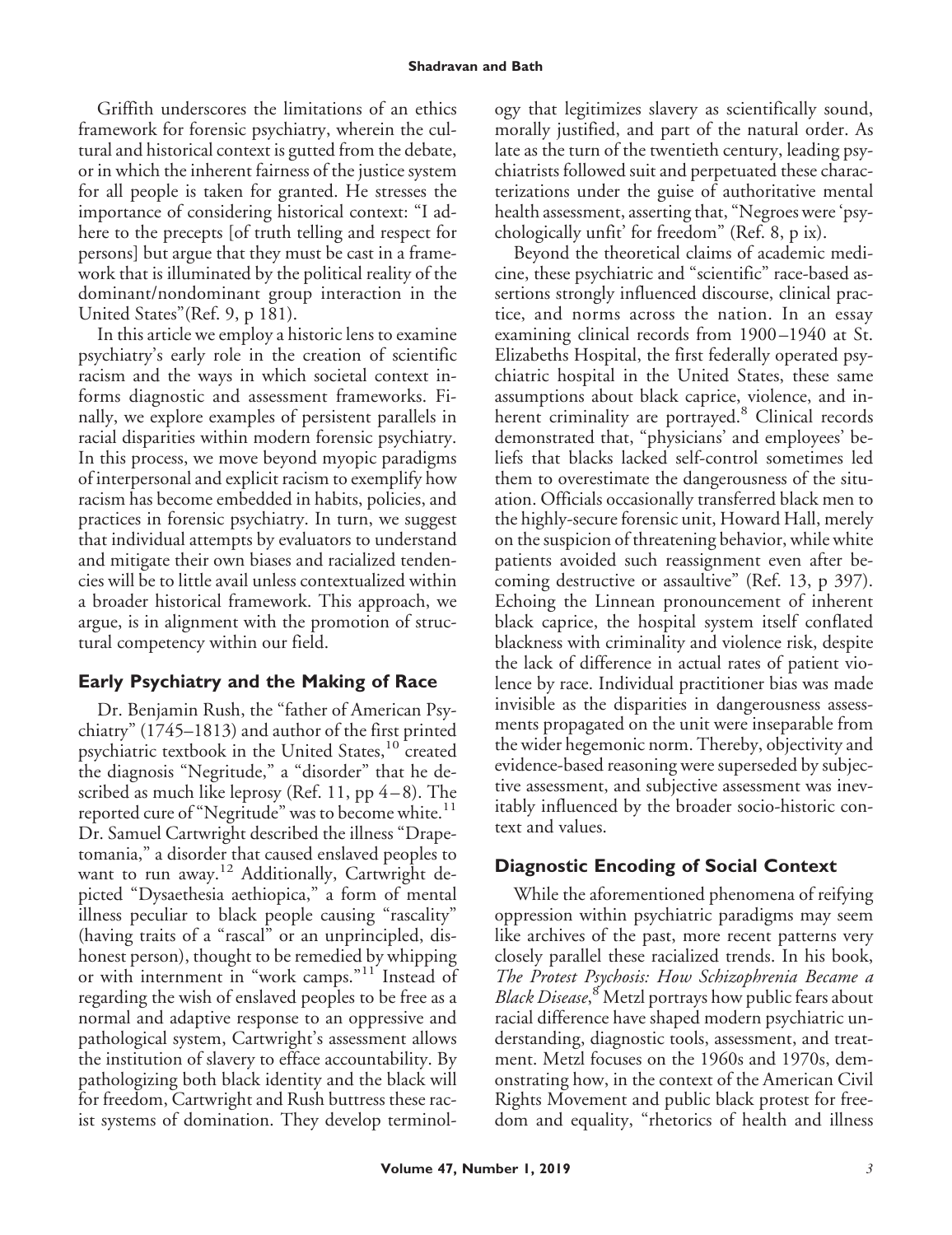become effective ways of policing the boundaries of civil society, and of keeping these people always outside" (Ref. 8, p xxi).

During this time, the Diagnostic and Statistical Manual of Mental Disorders, Second Edition (DSM-II, published in 1968), reflected a shift in diagnostic criteria, transitioning from descriptions of schizophrenia as an illness of calm-natured docility and "the schizophrenogenic housewife" in the prior edition to a disease marked by hostility and aggression.<sup>8</sup> Metzl describes how these criteria and language were imprinted upon black men. In turn, leading psychiatric journals began describing schizophrenia as an illness that afflicted "Negro Men" with "hostile and aggressive feelings" (Ref. 8, p xiv). As the language used in the diagnostic criteria for schizophrenia began to reflect what had already been racially conflated with blackness, a subsequent demographic shift took place in schizophrenia's prevalence from predominantly white middle class women to predominantly men of color. This transition was coupled with an ever-increased (and often subconscious) public misperception of black people's proclivity toward violence and irrationality based on falsely medicalized pretenses and flawed theories. These impressions, along with inherently biased legal and mental health institutions, concretized the groundwork for the disproportionate criminalization and incarceration of black people under the semblance of mental health care.

## **Racial Bias in Modern Forensic Psychiatry**

Forensic psychiatry is a field theoretically grounded in a number of ethics principles, including, at its foundation, the pursuit of honesty and objectivity.<sup>14</sup> Despite these stated ideals, there exists a vast body of evidence of racial disparity and implicit bias in various domains within the practice of psychiatry and the law, including, but not limited to, violence risk assessments, competency to stand trial evaluations, and clinical triage dispositions.<sup>15</sup> These findings are reported in a plethora of research studies, but they are left unexamined in terms of their etiology, consequence, and remedy. The literature on implicit bias (individual or collective) is not applied. Further, history is rarely referenced to guide our understanding of these patterns and how they may have come to be.

#### *Violence Risk Assessments*

Several research studies conducted in civil and forensic facilities find that when inpatients are assessed for violence risk, and these predictions are in turn compared with incidents of actual assaultive behaviors after their inpatient stays, clinicians tend to overpredict violence in black men, despite the fact that there is no significant difference in actual violence related to race. This overprediction of violence persists even when other factors such as diagnosis, past violence, and substance use history are controlled for.<sup>16</sup> In many of these studies, concluding remarks list black race as a risk factor for the overprediction of violence without an in-depth exploration of hypotheses for the mechanism of this trend. This racialized overprediction of violence appears all too familiar when juxtaposed with Cartwright's descriptions of black "rascality,"<sup>11</sup> the DSM-II's account of "hostility and aggression,"<sup>8</sup> and the historical normative practice at  $\overline{S}$ t. Elizabeths Hospital,  $^{13}$  wherein caprice and dangerousness were projected onto black men by clinicians, in turn justifying their preemptive transfer to the secured forensic unit.

In considering these trends through an ahistorical lens, well-intended clinicians and forensic psychiatrists alike may presume their own objectivity and subconsciously adopt the notion that, as stated, black race on the part of the patient is the risk factor. They may unknowingly infer that these patterns are attributable to the individual patients and their race, rather than grasp the active and purposeful ways in which these biased perceptions were encoded in the making of race in our country and in the diagnostic frameworks we routinely use within psychiatry. They may miss the ways in which history is carried within us.

### *Competency to Stand Trial Evaluations*

In competency to stand trial evaluations, studies repeatedly demonstrate the overrepresentation of black men in categories linked with incompetence. $^{17}$ Mental health clinicians and attorneys alike more often deem black men "irrational," their opinions and treatment wishes discounted.<sup>17</sup> Many of these studies in turn report black race as an unmodifiable risk factor for incompetence with little further discussion. Consequently, forensic psychiatrists reading this literature, while taking their own objectivity for granted, unconsciously equate blackness with irrationality and simultaneously evade all responsibility for perpetuating this disparity. If, however, this were un-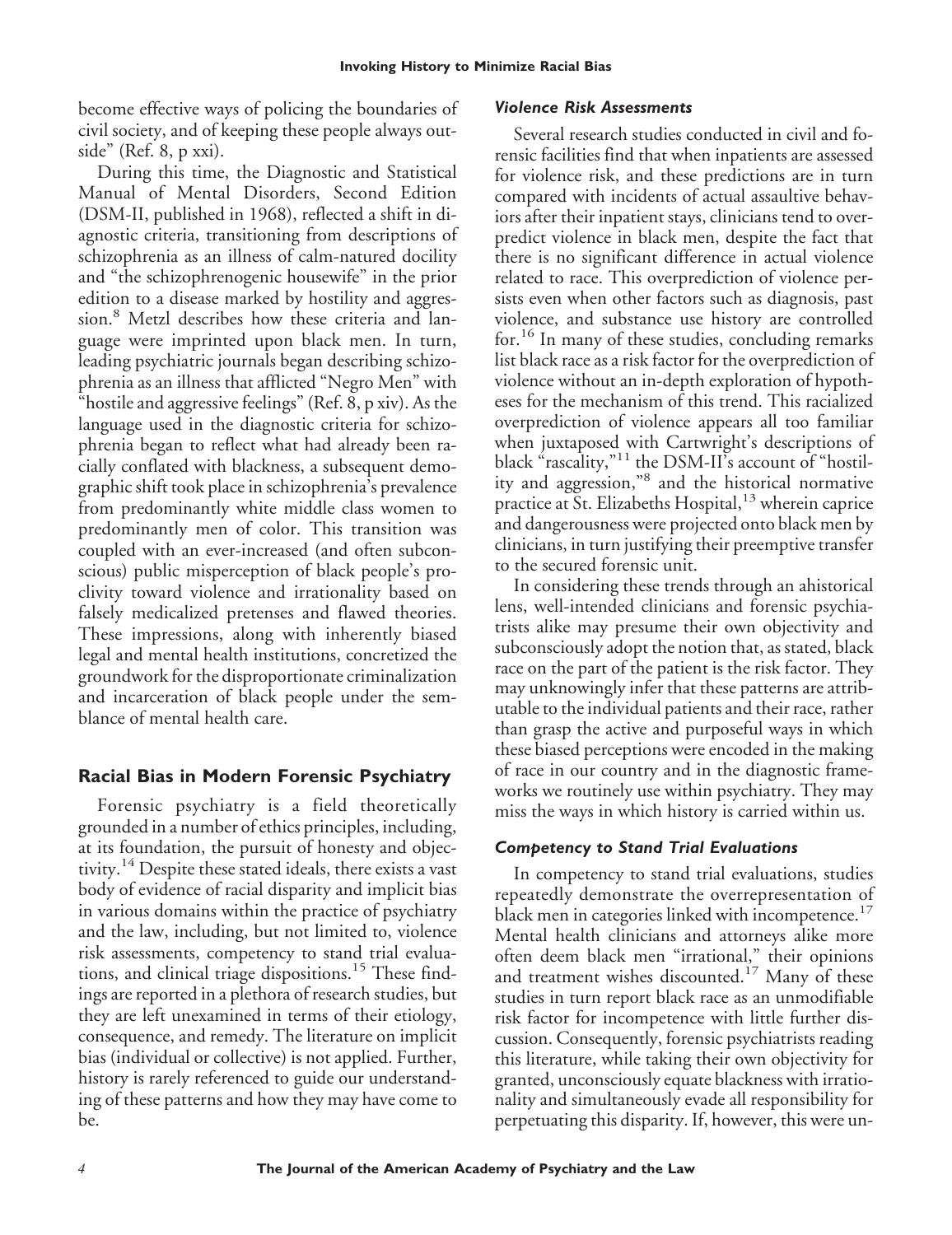derstood within a historic and structural competency paradigm, the parallels between these trends and the diagnosis of Drapetomania (the supposed disorder by which enslaved people wished to be free) become apparent. Through applied history, we can better understand the longstanding propensity of our field to disregard the wish and will of black people as illogical and crazed, making them "psychologically unfit for freedom"<sup>8</sup> and in turn justifying their incarceration. What is crucial to understand here is that the individual propagation of racial bias on the part of the forensic psychiatrist conducting an assessment does not require ill intent or animus. In fact, these patterns thrive when we fail to acknowledge the relationship between structurally embedded bias and our own judgment, when we presuppose our own immunity to bias, and when we fail to recognize such tendencies as a threat to the very principles of psychiatry and the law.

### *Clinical Triage Dispositions*

As it pertains to clinical triage dispositions, a number of recent studies have demonstrated a trend similar to that described at St. Elizabeths hospital in the early 1900s, namely the propensity to disproportionately refer black evaluees to higher-security settings than their white counterparts. In a study reviewing all referrals to a Massachusetts court clinic (for competency or criminal responsibility evaluation) from 1994 to 2001, it was found that black defendants were significantly more likely than white defendants to be referred for an inpatient evaluation after their outpatient screening.<sup>18</sup>In addition, regardless of their diagnosis or the severity of their criminal charge, black defendants were more likely than their white counterparts to be referred for evaluation in a strict-security facility. These patterns hold true even in the evaluation of adolescents; black youth with behavioral disturbances are far more likely to be discharged to the carceral system over treatment centers than white adolescents, despite having the same degree of behavioral disturbance and diagnoses.<sup>19</sup> In this way we can perceive the propensity for clinicians, presumably striving to uphold ideals of honesty and objectivity, to mirror historic patterns of facilitating the criminalization of blackness. In turn, this process contributes to the disproportionate incarceration of black Americans, and particularly those with serious mental illness.<sup>20</sup> In these clinical and assessment scenarios, it is not sufficient to ask oneself whether one is perpetuating bias. Rather, it is essential to broaden the scope of vision to include structural patterns of the past and comprehend the inevitability that this history and process of socialization has impacted our individual frames of reference and tools of discernment.

# **Conclusion**

In the examples of research findings listed above, repeated racial disparities in modern forensic psychiatry are demonstrated; however, bias is rarely called upon to explain these disparate outcomes by race. Rather than scrutinize the objectivity of the evaluators, the race of the evaluee is frequently listed as a risk factor, with the mechanism left unquestioned. Even in literature that addresses implicit bias directly in forensic psychiatry, the discourse is limited by paradigms of individual and interpersonal bias, preference, personality, and fund of knowledge.<sup>3</sup> Forensic psychiatrists are called upon to take ownership of addressing and announcing their own bias, which requires both awareness and the overcoming of powerful guilt and denial. What we have demonstrated here, however, is that racial bias in forensic psychiatry is not a personal, individual, or new phenomenon. Racism has been embedded in the roots of our field; its legacy, therefore, is insidious and farreaching. Recognizing our own biases within a broader context of history, structural racism, and pseudoscientific claims about race allows us to comprehend the inevitability that we will carry these points of reference within us. Learning widespread patterns of the past aids us in overcoming the inertia of individual guilt and arms us with the will to deconstruct systems that support the status quo, if and when that status quo is perpetuating disparity.

Beyond moral and ethics-based arguments for the promotion of racial justice within psychiatry and the law, it behooves us to promote structural competency within our field. This framework strengthens our ability to strive for objectivity and truth-telling by practice, and not by presumption. Furthermore, it is only when we comprehend the powerful historical legacy of racialized assessments in forensic psychiatry that we can deconstruct their etiology and devise their antidote, pushing us to recognize that where disparity in outcome exists it is usually racism, not race, that is the risk factor.